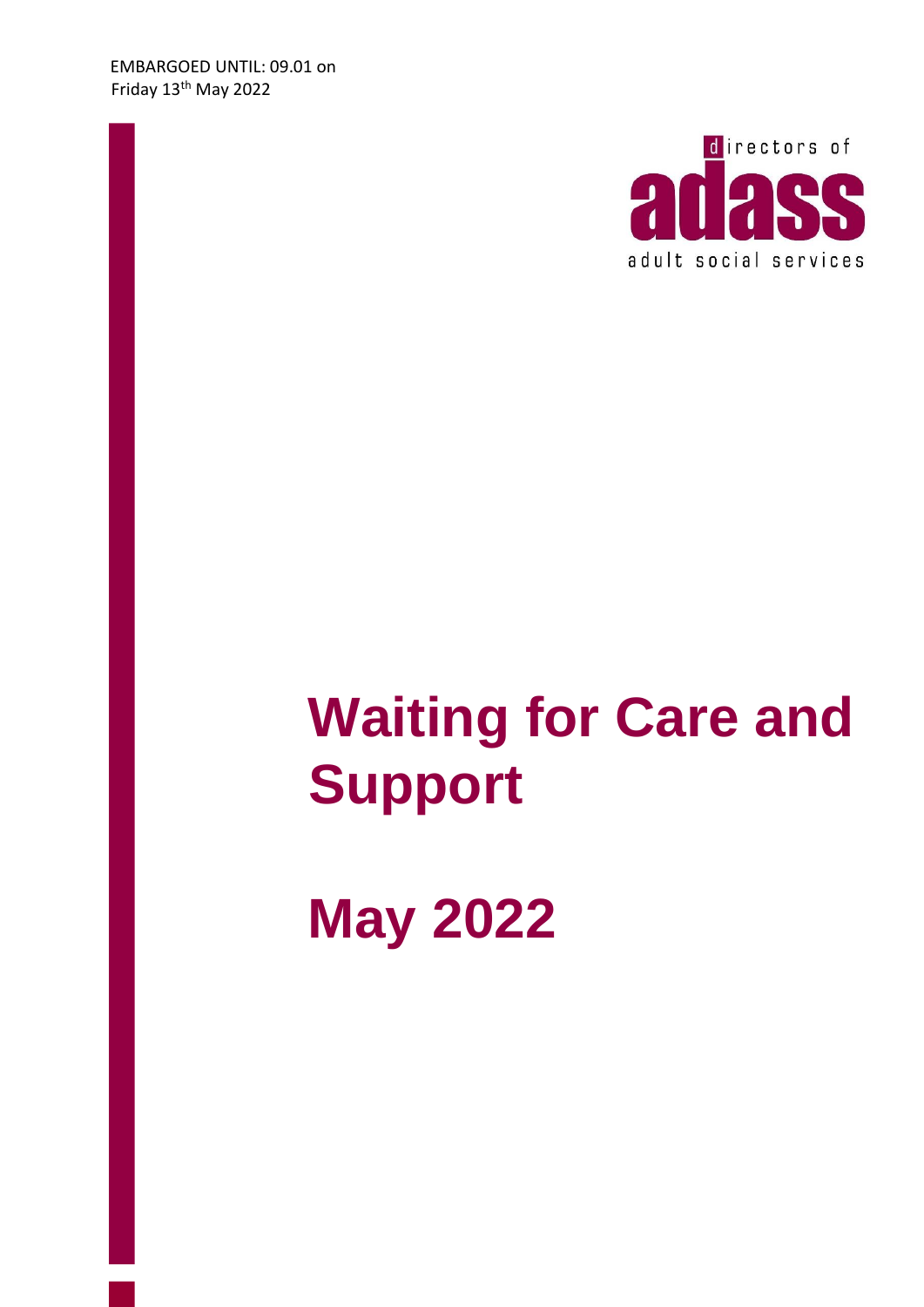## **Introduction**

This is a summary of the ADASS survey carried out in April 2022, which combined a continuation of the monthly monitoring of people waiting for assessments, care and support or a direct payment to begin or a review of their care plan (which was committed until July 2022), together with a repeat of the survey measuring homecare hours delivered in a quarter. This was last reported in January 2022.

There were 94 responses to this survey, which is a 62% response rate. The results are extrapolated to represent figures for 152 local authorities for comparative purposes.

This summary report combines these latest results with data over the last year, including surveys in April (Spring Survey), July and November (Homecare), and November 2021, January and February 2022 (Assessments). Surveys of local authorities' use of contingency measures were reported in January and March of this year.

We are extremely grateful to Directors of Adult Social Services (DASSs) and their colleagues who have contributed responses to these surveys.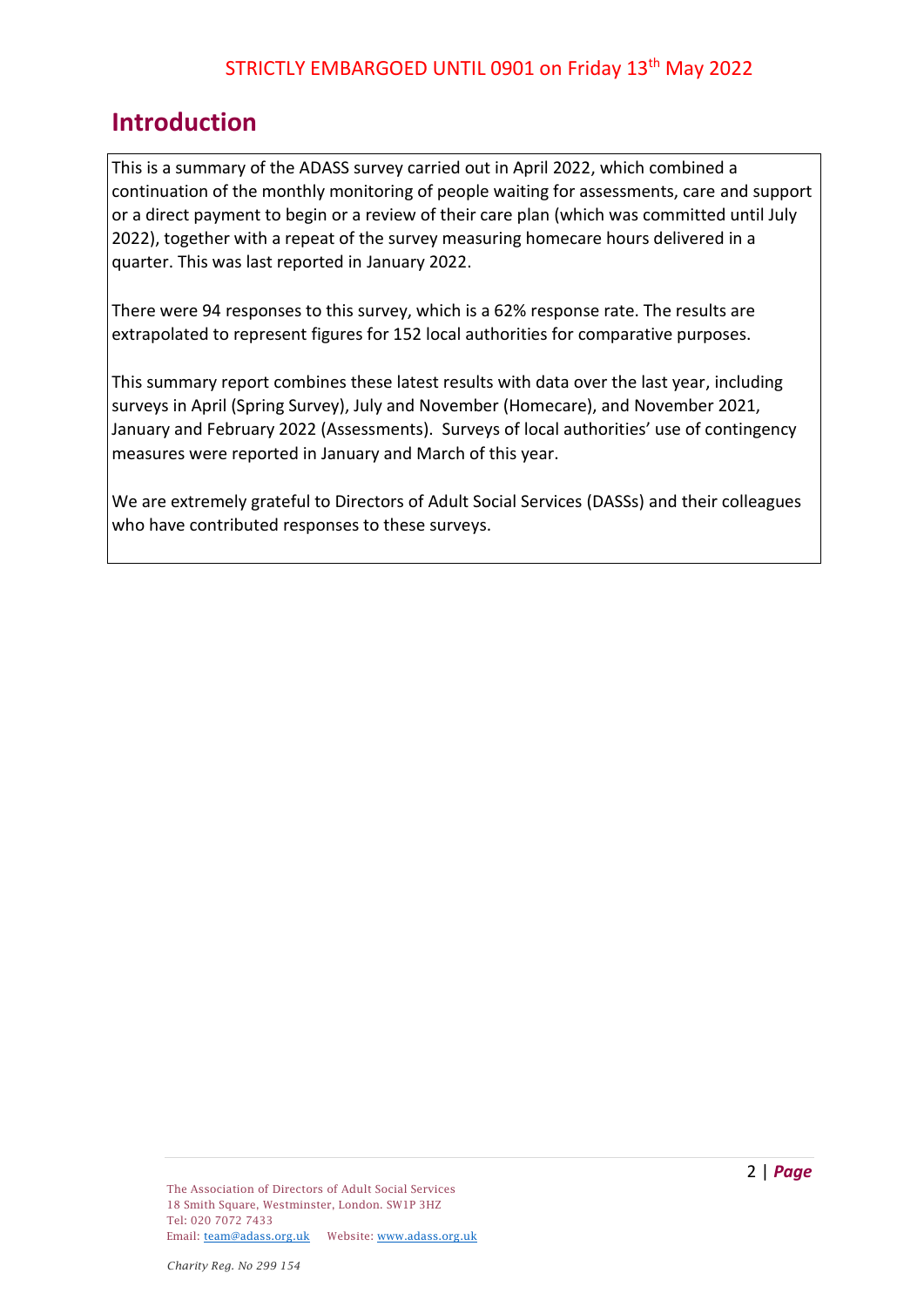## **Key findings**

- The number of hours of homecare delivered increased significantly in 2021/22.
- The number of hours of homecare that it has not been possible to deliver due to capacity has risen *very* significantly.
- The number of people waiting for an assessment, for care and support or direct payments to begin or for a review of their care plan is continuing to rise very significantly.

## **1. Homecare hours**

| Increase in the number of | Increase in the number of |  |  |  |
|---------------------------|---------------------------|--|--|--|
| homecare hours that have  | homecare hours not        |  |  |  |
| been delivered            | possible to deliver       |  |  |  |
|                           |                           |  |  |  |
| 16%                       | 671%                      |  |  |  |
|                           |                           |  |  |  |
| From Feb-Apr 2021 to Jan- | From Feb-Apr 2021 to Jan- |  |  |  |
| Mar 2022                  | Mar 2022                  |  |  |  |

The number of homecare hours that have been delivered since the question was asked in the Spring Survey 2021 (for the quarter ending 30 April 2021) has increased significantly. The number of homecare hours delivered in the quarter to the end of March 2022 (with staff vacancies and sickness increasing) has levelled off since that reported in January 2022.

- From 1 February 30 April 2021, 34,635,217 homecare hours were delivered.
- From 1 January 31 March 2022, 40,288,271 homecare hours were delivered.
- This represents a **16% increase**.

But there has been an even more significant increase in the number of hours that cannot be delivered due to insufficient workforce capacity being available:

- From 1 February 30 April 2021, 286,148 hours were not able to be delivered due to capacity.
- From 1 January 31 March 2022, 2,206,187 hours were not able to be delivered due to capacity.
- This represents a **671% increase**.

That means people are not getting the essential care and support that they need, leading to increases in unmet and under met need. It is important to consider that eligibility levels for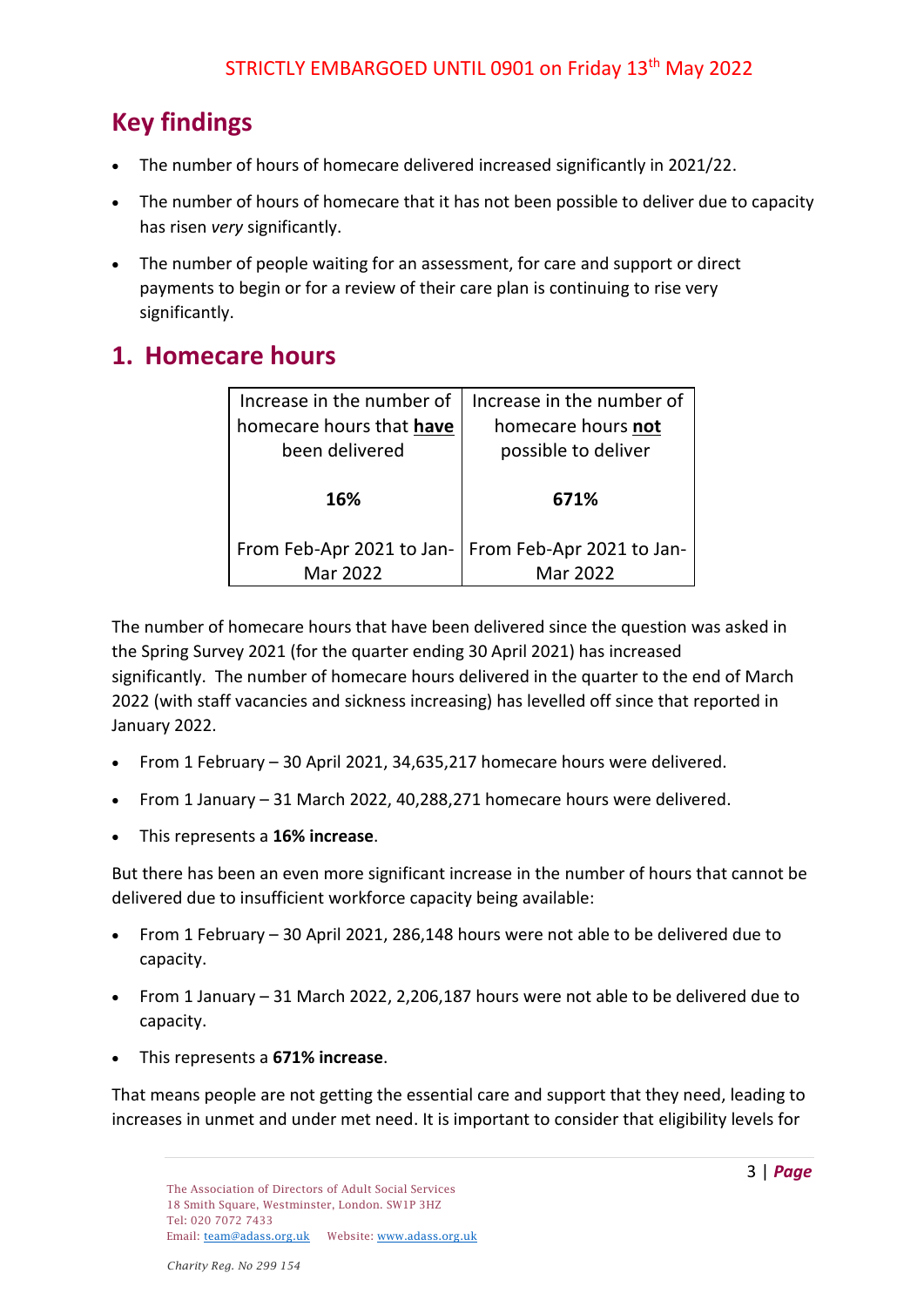care and support mean that only people with higher levels of need (substantial and critical) can access state-funded care and support.

| <b>Homecare</b>                    |            |             |                                | 1 February % change, 1 May - 31 % change, | 1 August - | % change,       | 1 January $-$ |
|------------------------------------|------------|-------------|--------------------------------|-------------------------------------------|------------|-----------------|---------------|
|                                    |            |             | -30 April Feb-Apr to July 2021 | May-Jul to                                | 31 October | Aug-Oct         | 31 March      |
|                                    | 2021       | $May - Jul$ |                                | Aug-Oct                                   | 2021       | 2021 to Jan-    | 2022*         |
|                                    |            | 2021        |                                | 2021                                      |            | <b>Mar 2022</b> |               |
| Homecare<br>hours<br>delivered     | 34,635,217 | 4.0         | 36,028,857                     | 14.9                                      | 41,395,909 | $-2.7$          | 40,288,271    |
| Homecare<br>hours not<br>delivered | 286,148    | 103.1       | 581,282                        | 164.4                                     | 1,536,993  | 43.5            | 2,206,187     |

The increasing volume and complexity of need is far outstripping the capacity to meet it.

\* NB during this period staff absences and vacancies were a factor due to Omicron

# **2. People waiting for assessments, care and support, direct payments, or reviews**

| Increase in the number of   | Increase in the number of   | Proportion of people who are |  |  |
|-----------------------------|-----------------------------|------------------------------|--|--|
| people awaiting assessment, | people awaiting care and    | awaiting an assessment and   |  |  |
| care or direct payment, or  | support or a direct payment | have been waiting for six    |  |  |
| review                      | to begin                    | months or more               |  |  |
|                             |                             |                              |  |  |
| 28%                         | 71%                         | 26%                          |  |  |
|                             |                             |                              |  |  |
| From Nov 2021 to            | From Nov 2021 to            | On 28 February 2022          |  |  |
| Feb 2022                    | Feb 2022                    |                              |  |  |

We saw in the last two surveys (January and March 2022) that 61% of DASSs are having to prioritise their assessment capacity to only people with life and limb safeguarding or at the point of hospital or reablement discharge. This means that people will be waiting without support and relying on unpaid/family carers (33% of respondents in the last two surveys reported that they were having to ask unpaid carers to take paid or unpaid leave from work as care wasn't available). Others will not be living a decent life and are likely to be deteriorating (becoming dehydrated or malnourished or falling for example). A proportion will need admission to hospital or will see their health and wellbeing deteriorate significantly.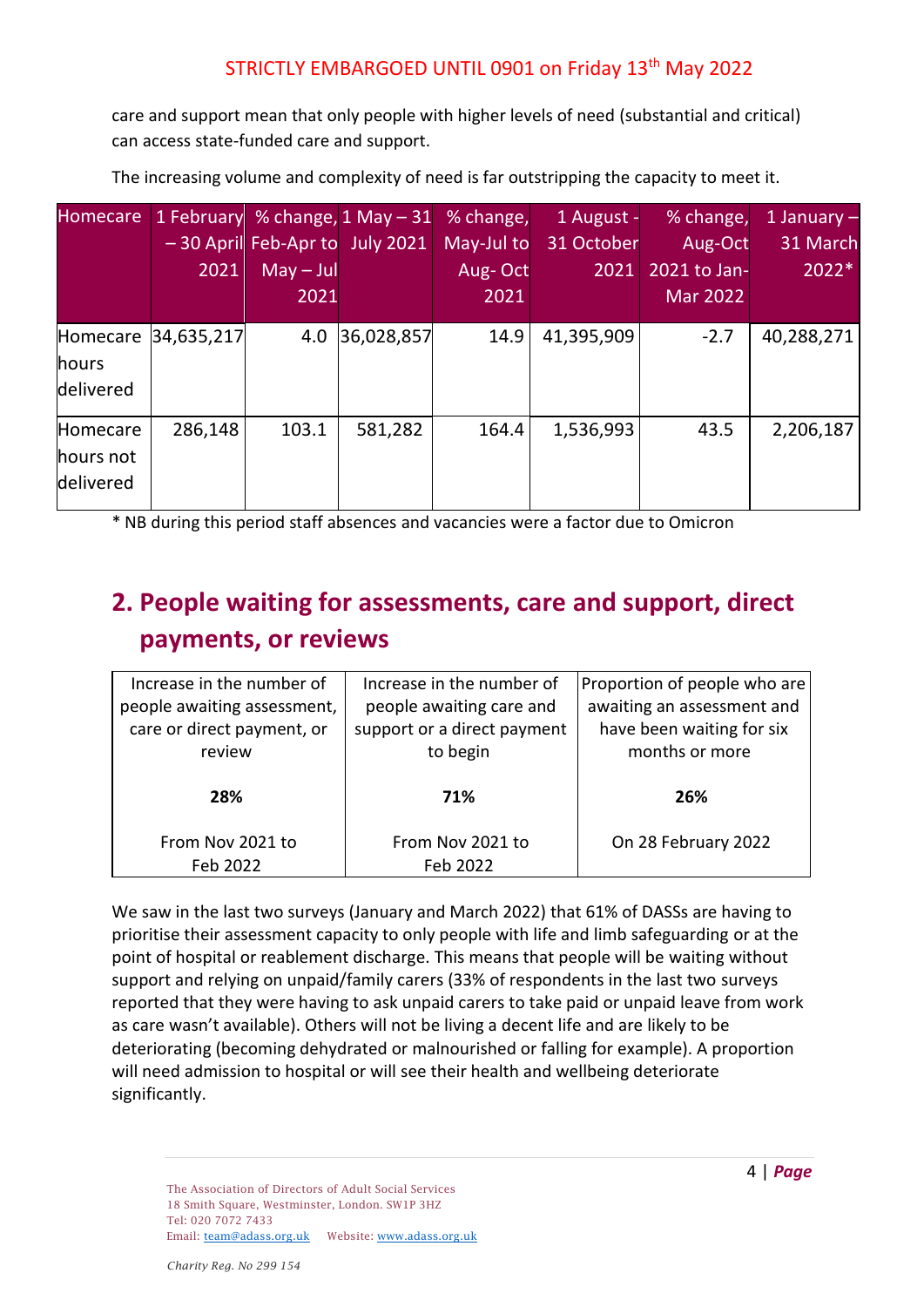The table below shows estimated national figures, (extrapolated from the responses received) of the results of several surveys including the most recent. For the ADASS Home Care and Workforce Rapid Survey, published in November 2021, the question wording was changed *to specifically include all types of assessments*, such as DOLs and OT assessments. (Prior to that some respondents had included all categories, others not).

| <b>Assessment</b><br>category<br>reported                              | <b>Homecare</b><br>&<br>Workforce<br>Snap<br><b>Survey</b><br>(Sep 2021) | Homecare<br>8<br>Workforce<br>Rapid<br>Survey<br>(Nov 2021) | %<br>change<br>(Nov<br>2021-<br><b>Jan</b><br>$ 2022\rangle$ | Number on<br>31 Jan 2022<br>All types of<br><i>assessments</i> | $\%$<br>change<br>(Jan-Feb<br>2022) | Number on<br>28 Feb 2022<br>All types of<br><i>assessments</i> |
|------------------------------------------------------------------------|--------------------------------------------------------------------------|-------------------------------------------------------------|--------------------------------------------------------------|----------------------------------------------------------------|-------------------------------------|----------------------------------------------------------------|
| Awaiting<br>assessment,<br>care or direct<br>payments, or<br>reviews   | 294, 353                                                                 | 395,845                                                     | 16.5                                                         | 461,269                                                        | 9.8                                 | 506,131                                                        |
| Awaiting<br>assessment                                                 | 70,000                                                                   | 204,241                                                     | 6.5                                                          | 217,557                                                        | 12.9                                | 245,537                                                        |
| Awaiting<br>assessment<br>for over 6<br>months                         | 11,000                                                                   | 41,192                                                      | 48.6                                                         | 61,226                                                         | 5.8                                 | 64,772                                                         |
| Awaiting care 20,629<br>& support or<br>direct<br>payments to<br>begin |                                                                          | 25,468                                                      | 7.6                                                          | 27,406                                                         | 58.7                                | 43,503                                                         |
| Overdue 12+<br>months Care<br><b>Act reviews</b>                       | 184,062                                                                  | 166,136                                                     | 30.2                                                         | 216,326                                                        | 0.4                                 | 217,090                                                        |
| <b>DASS</b><br>Respondents                                             | 69                                                                       | 83                                                          |                                                              | 101                                                            |                                     | 94                                                             |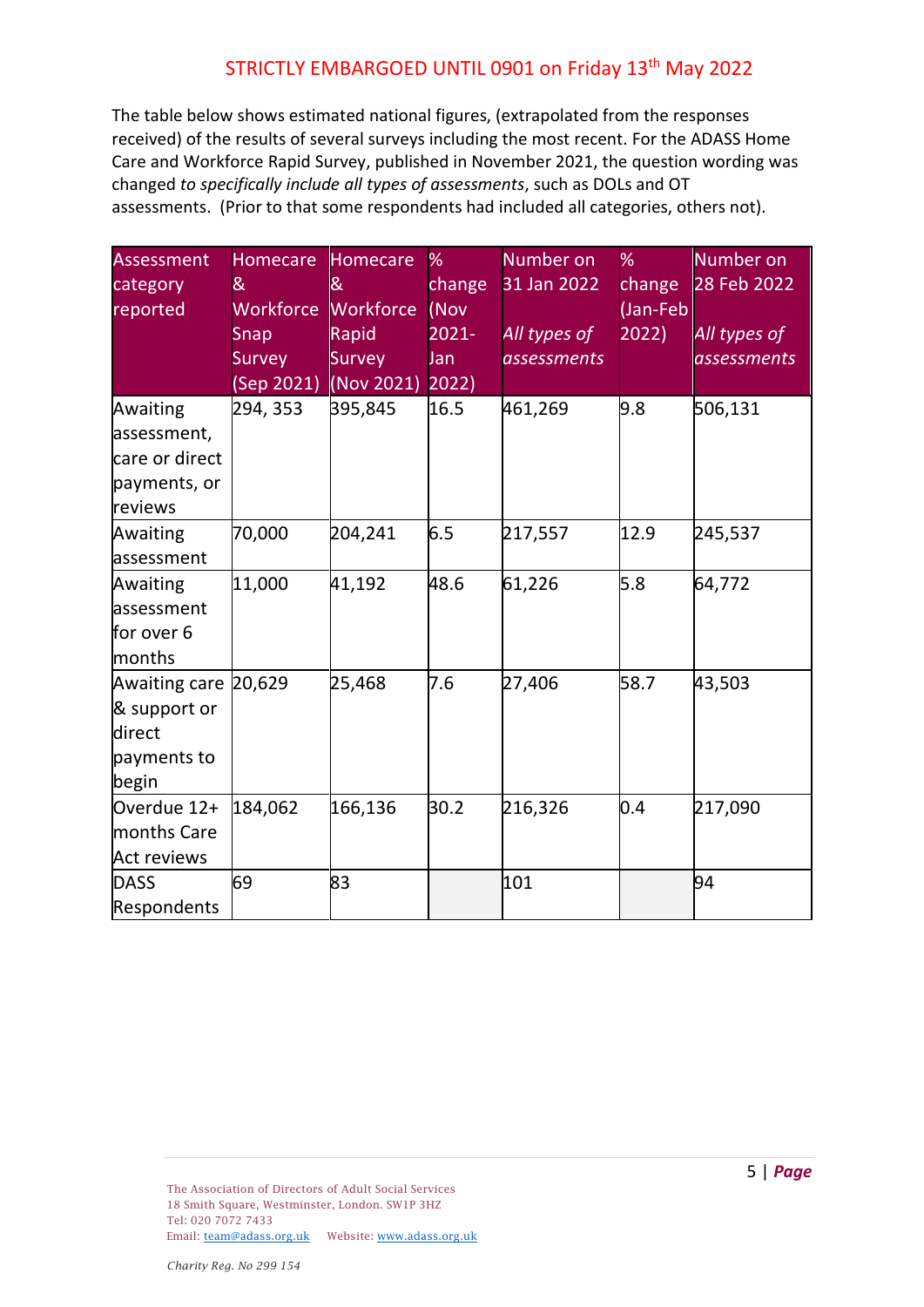#### **Links to full reports**

Links to full reports:

[ADASS Winter Contingencies Survey, Association of Directors of Adult Social Services, January](https://www.adass.org.uk/media/9078/contingency-survey-20122.pdf)  [2022.](https://www.adass.org.uk/media/9078/contingency-survey-20122.pdf) 

[ADASS Home Care & Workforce Rapid Survey, Association of Directors of Adult Social Services,](https://www.adass.org.uk/media/8987/adass-snap-survey-report-november-2021.pdf)  [November 2021](https://www.adass.org.uk/media/8987/adass-snap-survey-report-november-2021.pdf)

[Social Care Winter Contingencies and Waiting Surveys March 2022](https://www.adass.org.uk/media/9125/social-care-winter-contingencies-and-waiting-surveys-march-2022.pdf)

#### **About us**

The Association of Directors of Adults Social Services is a charity. Our members are current and former directors of adult care or social services and their senior staff. Our objectives include:

- Furthering comprehensive, equitable, social policies and plans which reflect and shape the economic and social environment of the time;
- Furthering the interests of those who need social care services regardless of their backgrounds and status; and
- Promoting high standards of social care services.